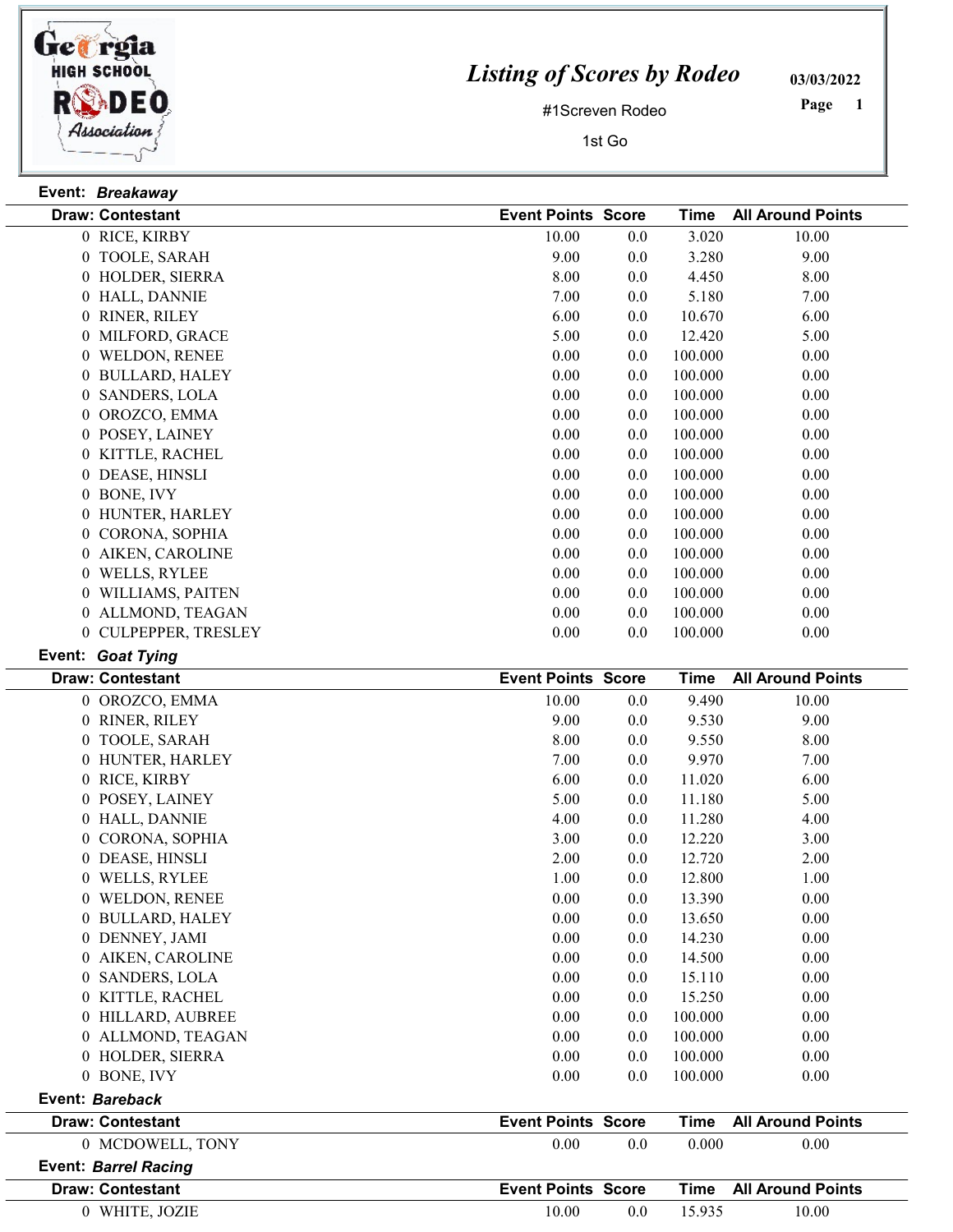| <b>HIGH SCHOOL</b><br>Association   | <b>Listing of Scores by Rodeo</b><br>#1Screven Rodeo<br>1st Go |      |             | 03/03/2022<br>Page<br>$\boldsymbol{2}$ |
|-------------------------------------|----------------------------------------------------------------|------|-------------|----------------------------------------|
| 0 KITTLE, RACHEL                    | 9.00                                                           | 0.0  | 16.026      | 9.00                                   |
| SIMPSON, ANSLEY<br>0                | 8.00                                                           | 0.0  | 16.118      | 8.00                                   |
| <b>GARLAND, PRESLEY</b><br>$\bf{0}$ | 7.00                                                           | 0.0  | 16.120      | 7.00                                   |
| 0 CORONA, SOPHIA                    | 6.00                                                           | 0.0  | 16.143      | 6.00                                   |
| 0 RICE, KIRBY                       | 5.00                                                           | 0.0  | 16.333      | 5.00                                   |
| 0 HALL, DANNIE                      | 4.00                                                           | 0.0  | 16.421      | 4.00                                   |
| 0 HAYES, LILLI                      | 3.00                                                           | 0.0  | 16.456      | 3.00                                   |
| RINER, RILEY<br>0                   | 2.00                                                           | 0.0  | 16.479      | 2.00                                   |
| 0 HUFSTETLER, NICOLE                | 1.00                                                           | 0.0  | 16.481      | 1.00                                   |
| 0 FURR, HANNAH                      | 0.00                                                           | 0.0  | 16.565      | 0.00                                   |
| 0 WELLS, RYLEE                      | 0.00                                                           | 0.0  | 16.775      | 0.00                                   |
| DEASE, HINSLI<br>0                  | 0.00                                                           | 0.0  | 16.804      | 0.00                                   |
| 0 BUTLER, ELLIE                     | 0.00                                                           | 0.0  | 16.839      | 0.00                                   |
| 0 DAY, LEALYN                       | 0.00                                                           | 0.0  | 17.084      | 0.00                                   |
| 0 BULLARD, HALEY                    | 0.00                                                           | 0.0  | 17.418      | 0.00                                   |
| WELLS, SHELBY<br>0                  | 0.00                                                           | 0.0  | 17.779      | 0.00                                   |
| 0 HOPEAU, LEILA                     | 0.00                                                           | 0.0  | 18.306      | 0.00                                   |
| <b>BROOKS, JENNA</b><br>0           | 0.00                                                           | 0.0  | 19.044      | 0.00                                   |
| 0 ROARK, BREE                       | 0.00                                                           | 0.0  | 21.187      | 0.00                                   |
| <b>GOWER, SAVANNAH</b><br>0         | 0.00                                                           | 0.0  | 21.233      | 0.00                                   |
| 0 DENNEY, JAMI                      | 0.00                                                           | 0.0  | 21.655      | 0.00                                   |
| 0 HOLDER, SIERRA                    | 0.00                                                           | 0.0  | 21.922      | 0.00                                   |
| 0 AIKEN, CAROLINE                   | 0.00                                                           | 0.0  | 23.025      | 0.00                                   |
| PFIEL, THERESA<br>0                 | 0.00                                                           | 0.0  | 23.088      | 0.00                                   |
| 0 BONE, IVY                         | 0.00                                                           | 0.0  | 24.140      | 0.00                                   |
| 0<br>TRIBBLE, MAGGIE                | 0.00                                                           | 0.0  | 26.181      | 0.00                                   |
| 0 STANTON, BAYLEE                   | 0.00                                                           | 0.0  | 100.000     | 0.00                                   |
| 0 CHADWICK, KIRSTIN                 | 0.00                                                           | 0.0  | 100.000     | 0.00                                   |
| 0 POSEY, LAINEY                     | 0.00                                                           | 0.0  | 100.000     | 0.00                                   |
| 0 HILLARD, AUBREE                   | 0.00                                                           | 0.0  | 100.000     | 0.00                                   |
| 0 ALLMOND, TEAGAN                   | 0.00                                                           | 0.0  | 100.000     | 0.00                                   |
| 0 REAM, BRECKYN                     | 0.00                                                           | 0.0  | 100.000     | 0.00                                   |
| SOWERS, EMMY<br>0                   | 0.00                                                           | 0.0  | 100.000     | 0.00                                   |
| 0 SHIRLEY, ROZALYNN                 | 0.00                                                           | 0.0  | 100.000     | 0.00                                   |
| <b>Event: Bull Riding</b>           |                                                                |      |             |                                        |
| <b>Draw: Contestant</b>             | <b>Event Points Score</b>                                      |      | <b>Time</b> | <b>All Around Points</b>               |
| 0 ANTONIO RIZZO, MARCO              | 10.00                                                          | 79.0 | 0.000       | 10.00                                  |
| 0 BARNETTE, JACKSON                 | 9.00                                                           | 66.0 | 0.000       | 9.00                                   |
| 0 SULLIVAN, CARTER                  | 0.00                                                           | 0.0  | 0.000       | 0.00                                   |
| 0 ALLISTON, LEVI                    | 0.00                                                           | 0.0  | 0.000       | 0.00                                   |
| 0 MULL, LANE                        | 0.00                                                           | 0.0  | 0.000       | 0.00                                   |
| 0 SEABOLT, ELI                      | 0.00                                                           | 0.0  | 0.000       | 0.00                                   |
| 0 CARNES, LANDEN                    | 0.00                                                           | 0.0  | 0.000       | 0.00                                   |
| 0 BRYAN, TONY                       | 0.00                                                           | 0.0  | 0.000       | 0.00                                   |
| Event: Calf Roping                  |                                                                |      |             |                                        |
|                                     |                                                                |      |             |                                        |

֒.

Draw: Contestant **Score Time All Around Points** Event Points Score Time All Around Points 0 GOBLE, CASH 10.00 0.0 11.090 10.00 0 ORR, TEIGAN 9.00 0.0 13.350 9.00 0 BUCHANAN, GAVIN 8.00 8.00 8.00 8.00 0 THOMAS, LOGAN 7.00 0.0 22.920 7.00 0 MILLER, TREVOR 6.00 6.00 6.00 6.00 6.00 0 BURGESS, HANK 5.00 0.0 27.580 5.00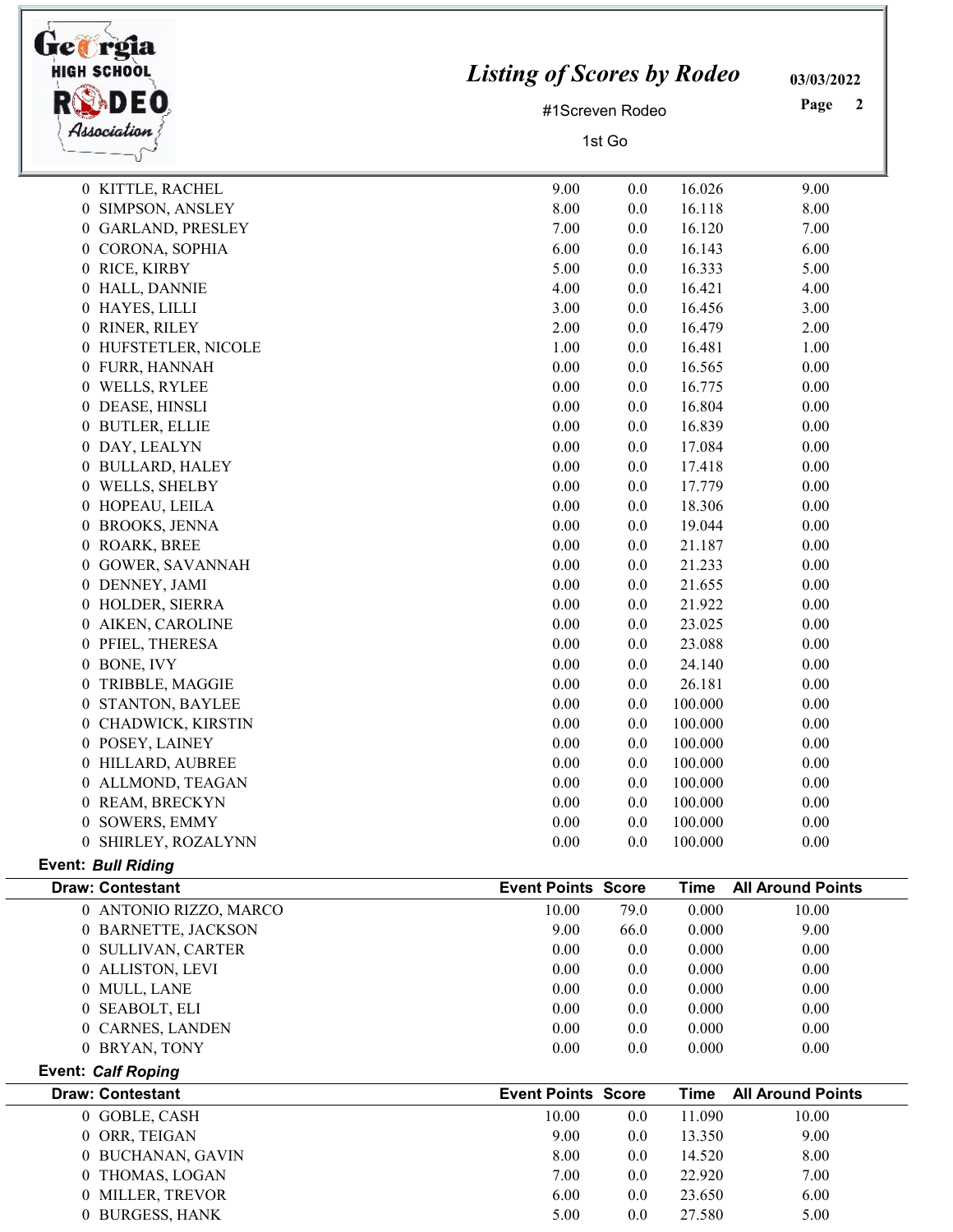| <b>HIGH SCHOOL</b><br>Association | <b>Listing of Scores by Rodeo</b><br>#1Screven Rodeo<br>1st Go | 03/03/2022<br>Page<br>3 |
|-----------------------------------|----------------------------------------------------------------|-------------------------|
| 0 SAMPLES, ELI                    | 4.00<br>0.0<br>29.450                                          | 4.00                    |
| TOWNSEND, ZACHARY<br>0            | 0.00<br>0.0<br>100.000                                         | 0.00                    |
| <b>GREEN, RILEY</b><br>0          | 0.00<br>100.000<br>0.0                                         | 0.00                    |
| 0 PAYTON, GUNTER                  | 0.00<br>100.000<br>0.0                                         | 0.00                    |
| DENNEY, LUKE<br>0                 | 0.00<br>100.000<br>0.0                                         | 0.00                    |
| HARPER, ADISON<br>$\overline{0}$  | 100.000<br>0.00<br>0.0                                         | 0.00                    |
| SAPP, BALEY<br>0                  | 100.000<br>0.00<br>0.0                                         | 0.00                    |
| <b>GRAY, NATHAN</b><br>0          | 0.00<br>100.000<br>0.0                                         | 0.00                    |
| CAGLE, CHRISTIAN<br>0             | 100.000<br>0.00<br>0.0                                         | 0.00                    |
| SAPP, JHETT<br>0                  | 0.00<br>100.000<br>0.0                                         | 0.00                    |
| WILLIAMS, TATE<br>0               | 100.000<br>0.00<br>0.0                                         | 0.00                    |
| WEST, BEAU<br>0                   | 0.00<br>100.000<br>0.0                                         | 0.00                    |
| HOBSON, CHARLIE<br>0              | 100.000<br>0.00<br>0.0                                         | 0.00                    |
| OROZCO, KOLTON<br>0               | 0.00<br>100.000<br>0.0                                         | 0.00                    |
| MOXLEY, LUKE<br>0                 | 100.000<br>0.00<br>0.0                                         | 0.00                    |
| 0 LOGUE, RYAN                     | 0.00<br>100.000<br>0.0                                         | 0.00                    |
| MILFORD, GARRETT<br>0             | 100.000<br>0.00<br>0.0                                         | 0.00                    |
| WILEY, DREW<br>$\overline{0}$     | 0.0<br>100.000<br>0.00                                         | 0.00                    |

## Event: Poles

| <b>Draw: Contestant</b>                  | <b>Event Points Score</b> |     | Time    | <b>All Around Points</b> |
|------------------------------------------|---------------------------|-----|---------|--------------------------|
| 0 HALL, DANNIE                           | 10.00                     | 0.0 | 21.152  | 10.00                    |
| 0 BUTLER, ELLIE                          | 9.00                      | 0.0 | 21.191  | 9.00                     |
| 0 POSEY, LAINEY                          | 8.00                      | 0.0 | 21.367  | 8.00                     |
| 0 RICE, KIRBY                            | 7.00                      | 0.0 | 21.842  | 7.00                     |
| 0 KITTLE, RACHEL                         | 6.00                      | 0.0 | 21.957  | 6.00                     |
| 0 SIMPSON, ANSLEY                        | 5.00                      | 0.0 | 22.323  | 5.00                     |
| 0 DENNEY, JAMI                           | 4.00                      | 0.0 | 22.983  | 4.00                     |
| 0 PFIEL, THERESA                         | 3.00                      | 0.0 | 23.025  | 3.00                     |
| 0 DEASE, HINSLI                          | 2.00                      | 0.0 | 23.113  | 2.00                     |
| 0 DAY, LEALYN                            | 1.00                      | 0.0 | 23.194  | 1.00                     |
| 0 BULLARD, HALEY                         | 0.00                      | 0.0 | 26.099  | 0.00                     |
| 0 BROOKS, JENNA                          | 0.00                      | 0.0 | 26.660  | 0.00                     |
| 0 RINER, RILEY                           | 0.00                      | 0.0 | 27.053  | 0.00                     |
| 0 HUFSTETLER, NICOLE                     | 0.00                      | 0.0 | 27.407  | 0.00                     |
| 0 WELLS, RYLEE                           | 0.00                      | 0.0 | 28.181  | 0.00                     |
| SHIRLEY, ROZALYNN<br>0                   | 0.00                      | 0.0 | 30.336  | 0.00                     |
| 0 HOPEAU, LEILA                          | 0.00                      | 0.0 | 30.703  | 0.00                     |
| 0 GOWER, SAVANNAH                        | 0.00                      | 0.0 | 31.222  | 0.00                     |
| 0 ROARK, BREE                            | 0.00                      | 0.0 | 32.405  | 0.00                     |
| CORONA, SOPHIA<br>0                      | 0.00                      | 0.0 | 39.081  | 0.00                     |
| <b>STANTON, BAYLEE</b><br>$\overline{0}$ | 0.00                      | 0.0 | 100.000 | 0.00                     |
| 0 AIKEN, CAROLINE                        | 0.00                      | 0.0 | 100.000 | 0.00                     |
| 0 CHADWICK, KIRSTIN                      | 0.00                      | 0.0 | 100.000 | 0.00                     |
| 0 HILLARD, AUBREE                        | 0.00                      | 0.0 | 100.000 | 0.00                     |
| TRIBBLE, MAGGIE<br>0                     | 0.00<br>(N/M)             | 0.0 | 100.000 | 0.00                     |
| 0 WILLIAMS, PAITEN                       | 0.00                      | 0.0 | 100.000 | 0.00                     |
| 0 ALLMOND, TEAGAN                        | 0.00                      | 0.0 | 100.000 | 0.00                     |
| SOWERS, EMMY<br>0                        | 0.00                      | 0.0 | 100.000 | 0.00                     |
| 0 REAM, BRECKYN                          | 0.00                      | 0.0 | 100.000 | 0.00                     |
| 0 BONE, IVY                              | 0.00                      | 0.0 | 100.000 | 0.00                     |
| 0 TRIBBLE, MAGGIE                        | 0.00                      | 0.0 | 100.000 | 0.00                     |